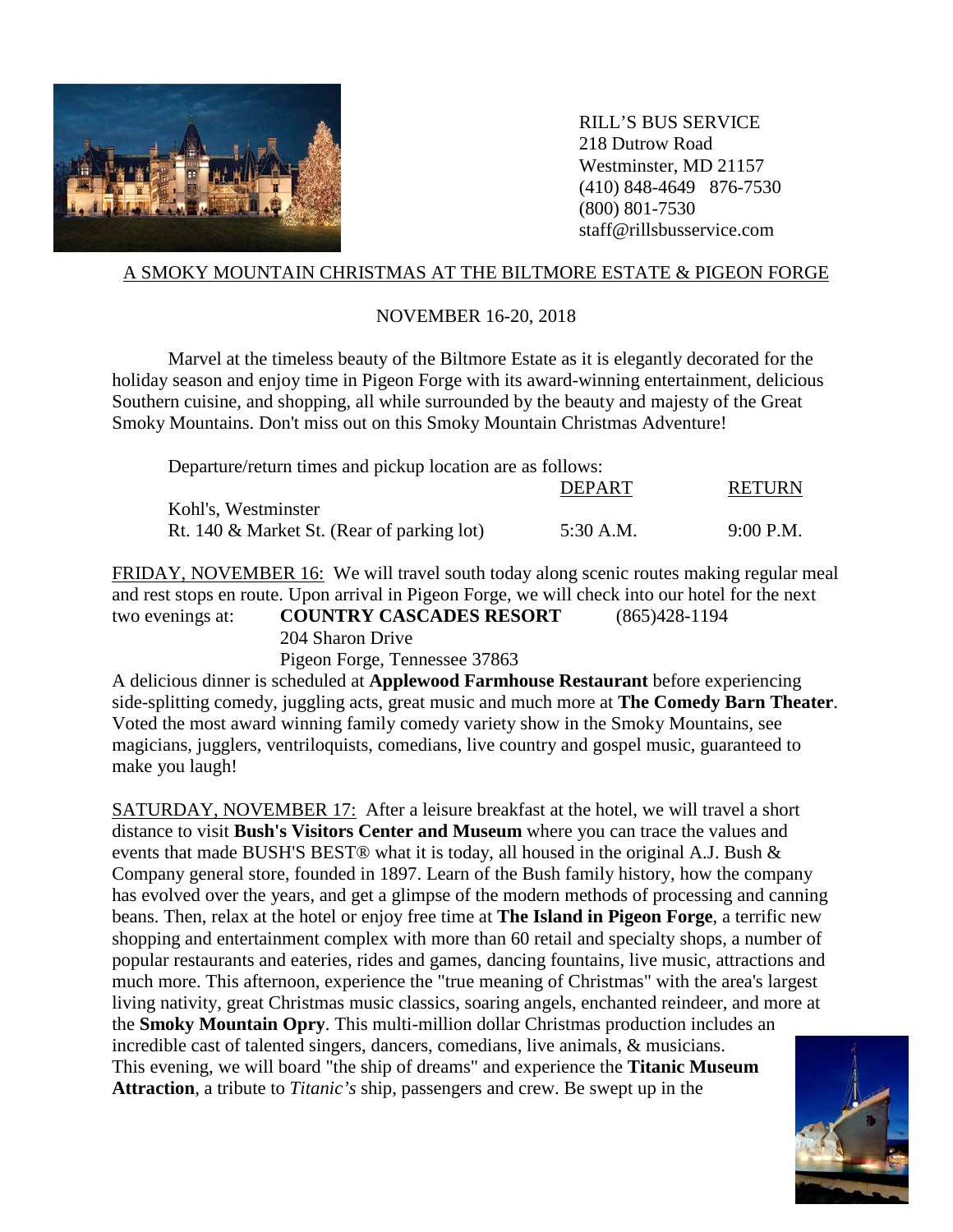excitement, wonder and consequences of the Titanic story as you see more than 400 priceless relics and artifacts found on the ocean floor, walk the Grand Staircase, sit in a full-sized lifeboat and hear actual survivor stories, touch an iceberg, and more. Be transported to the 3<sup>rd</sup> floor secret dining room for an elegant candlelit dinner. Afterwards, we will enjoy a **Winterfest Driving Tour of Lights**, as you see more than 5 million shining holiday lights, giant ornaments, decorated trees, and native critters "wandering" through Pigeon Forge.

SUNDAY, NOVEMBER 18: After breakfast & a leisurely morning at the hotel, we will visit **downtown Gatlinburg** to enjoy the many shops, eateries, and attractions that are offered there. Partake in moonshine tasting, visit the Gatlinburg Space Needle for spectacular views, shop for souvenirs and Christmas gifts, dine on Southern cuisine and more in this gorgeous mountain town. This afternoon, we will travel to Asheville, North Carolina with beautiful views of the Smoky Mountains where we will check into our luxurious accommodations for the next two evenings at: **INN ON BILTMORE ESTATE** (828)225-1600

1 Antler Hill Road

Asheville, North Carolina 28803

Gracious hospitality, attention to detail, style, charm, and the level of service to which the Vanderbilts treated their guests is what you can expect during your stay at the Inn. Dinner is on your own this evening at one of the restaurants on property. Enjoy free time to stroll around charming **Antler Hill Village**, with unique shopping, exhibits, and dining. Visit the **historic winery** to enjoy complimentary wine tasting where a stunning ornament display adorns the Tasting Room ceiling.

MONDAY, NOVEMBER 19: This morning, after a hearty breakfast buffet, we will immerse ourselves in the holiday spirit at "America's Largest Home" as we have an **audio tour of the Biltmore Estate**. The timeless beauty of Biltmore House, its collections of art and historic Vanderbilt family treasures are all the more enchanting with the festive addition of dozens of exquisitely decorated Christmas trees, miles of garland, hundreds of poinsettias, and more lights than you can count. Lunch will be served in the **Stable Cafe**, followed by some free time this

afternoon to explore the grounds or relax at the Inn. This evening, a buffet dinner is scheduled at the **Deerpark Restaurant** where you will savor mouth-watering southern cuisine in a peaceful, natural setting with plenty of rustic charm and sweeping views of estate pastures. Then, delight in the joy and the wonder of **Candlelight Christmas Evenings** the gentle glow of candlelight and firelight reflects off thousands of sparkling ornaments and live performances of holiday music makes for a truly magical evening. Enjoy Biltmore House by flickering candlelight



and cozy flames reminiscent of the first Vanderbilt family Christmas in 1895, enhanced by dozens of lavishly decorated trees and mantels and fireplaces adorned with greenery.

TUESDAY, NOVEMBER 20: We will depart Biltmore after a breakfast buffet this morning to make our travels homeward. Regular meal and rest stops will be made en route and fond memories abound on this Smoky Mountain Christmas Adventure!